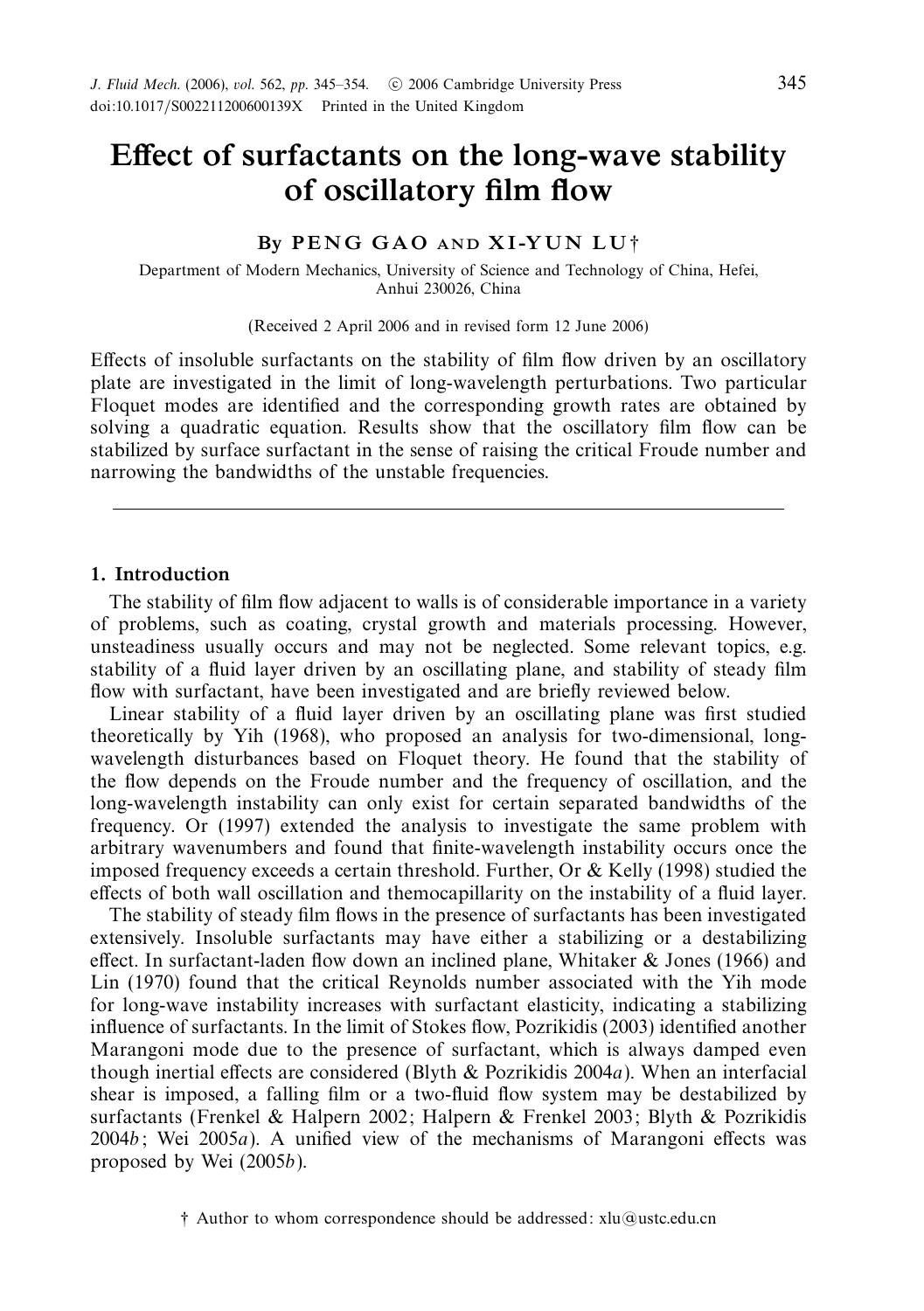

FIGURE 1. Schematic of the flow configuration.

Little work has been performed on the stability of unsteady film flows with insoluble surfactants to our knowledge. The main aim of the present paper is to study the effect of surfactants on the long-wave stability of oscillatory film flow. Although we recognize the limitation of the long-wave stability analysis (Or 1997) we nevertheless feel that the analysis will be of help in revealing the complicated stability characteristics.

#### *2. Flow configuration and the stability problem*

Consider a horizontal layer of incompressible Newtonian fluid with density *ρ* and viscosity  $\mu$  on an infinite flat plate, as shown in figure 1. We use an asterisk to denote dimensional variables. The plate located at  $y^* = -d$  oscillates in the *x*<sup>\*</sup>-direction with velocity  $U_0 \cos \omega t^*$ , where  $\omega$  is the modulation frequency and  $U_0$  is the amplitude. The upper free surface of the film is described by  $y^* = \eta^*(x^*, t^*)$ , and is covered by a monolayer of insoluble surfactant. Let *u*<sup>∗</sup> and *v*<sup>∗</sup> be the velocity components in the horizontal and vertical directions, respectively. As in Halpern & Frenkel (2003), the surfactant concentration  $\Gamma^*(x^*, t^*)$  obeys the transport equation

$$
\frac{\partial (H\Gamma^*)}{\partial t^*} + \frac{\partial}{\partial x^*} (H\Gamma^* u^*) = D_s \frac{\partial}{\partial x^*} \left( \frac{1}{H} \frac{\partial \Gamma^*}{\partial x^*} \right),\tag{2.1}
$$

where  $H = \sqrt{1 + \eta_{x}^{*2}}$  and  $D_s$  is the surfactant diffusivity, which is usually negligible and is discarded below. For the linear stability problem considered, the relation between the surface tension  $\gamma^*$  and the surfactant concentration  $\Gamma^*$  can be approximated as  $\gamma^* = \gamma_0 - E(\Gamma^* - \Gamma_0)$ , where *E* is the surface elasticity, and  $\Gamma_0$  is the basic value of the surfactant concentration, corresponding to a uniform surface tension *γ*<sub>0</sub>.

The motion of the fluid is governed by the Navier–Stokes equation and the continuity equation, together with the no-slip and no-penetration boundary conditions at the wall. At the free surface, the kinematic condition  $\partial \eta^* / \partial t^* = v^* - u^* \partial \eta^* / \partial x^*$  and the dynamic condition requires a balance among the hydrodynamic traction, the surface tension and the Marangoni traction (e.g. Halpern & Frenkel 2003; Pozrikidis 2003; Blyth & Pozrikidis 2004a). We choose  $U_0$  as the characteristic scale of velocity, the mean thickness of the film *d* as the scale of length,  $\omega^{-1}$  as the scale of time,  $\rho U_0^2$  as the scale of pressure. The surfactant concentration and surface tension are normalized by  $\Gamma_0$  and  $\gamma_0$ , respectively. Then, the dimensionless form of the basic velocity profile is given by

$$
U(y, t) = \text{Re}\left[\frac{\cosh By}{\cosh B} e^{it}\right],\tag{2.2}
$$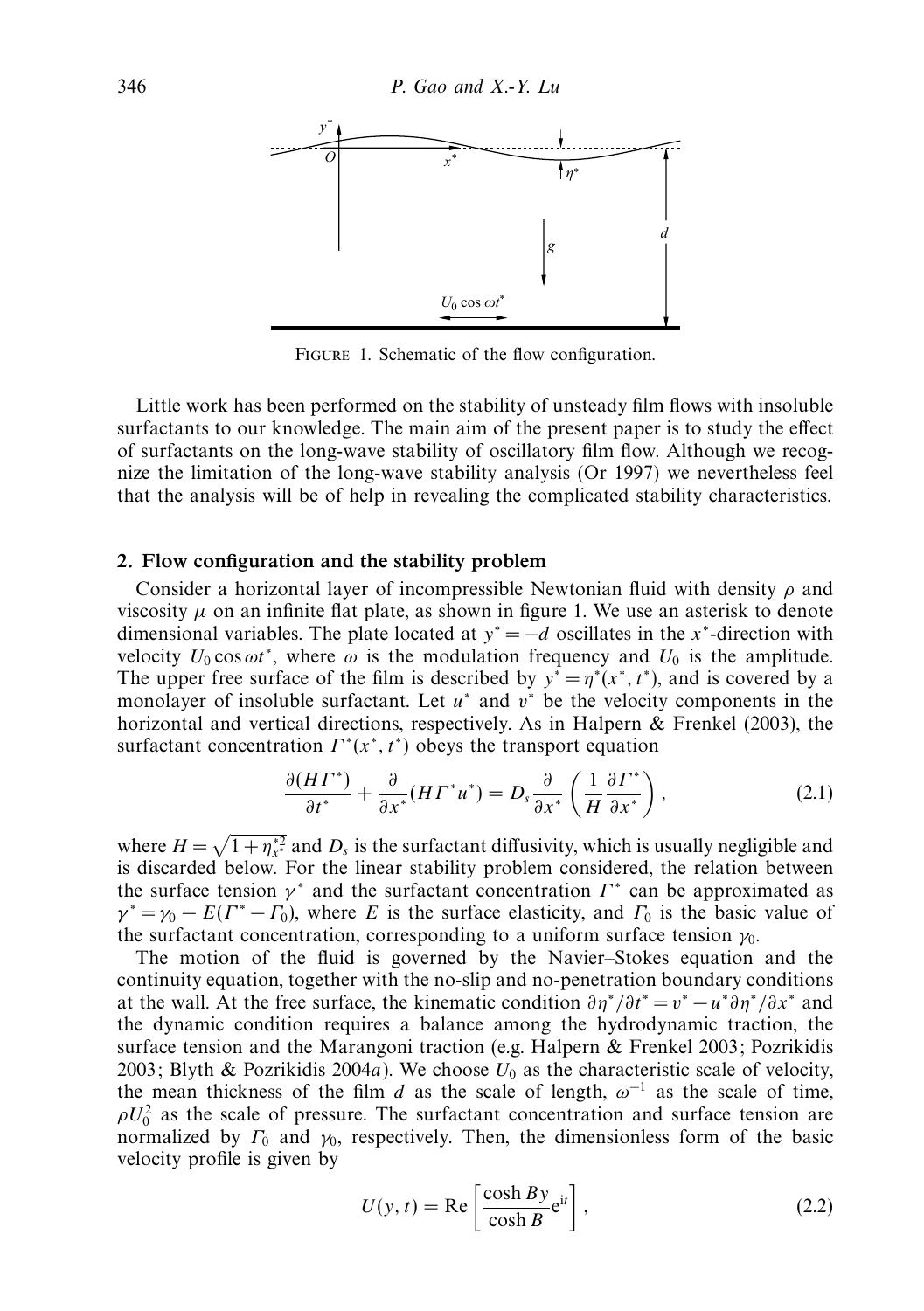where  $B = (1 + i)\beta$  and  $\beta = \sqrt{\rho \omega d^2/2\mu}$  is the ratio of the mean thickness of the film to the thickness of the Stokes layer induced by wall oscillation.

Since only two-dimensional perturbations are considered, we introduce a disturbance streamfunction  $\psi'(x, y, t)$ , related to the velocity perturbations  $(u', v')$  by  $u' = \psi'_y, v' = -\psi'_x$ . The surfactant concentration *Γ* is perturbed as  $\Gamma(x, t) = 1 + \nabla^y(x, t) = 1 + \nabla^y(x, t)$ *Γ'*(*x, t*). Since the basic state is independent of *x*, the disturbances  $\psi'$ , *Γ'* and the position of the perturbed surface *η* can be assumed to be of the form

$$
[\psi'(x, y, t), \Gamma'(x, t), \eta(x, t)] = \varepsilon[\phi(y, t), \xi(t), h(t)]e^{ikx} + \text{complex conjugate}, \quad (2.3)
$$

where  $|\varepsilon| \ll 1$ , *k* is real and denotes the streamwise wavenumber. Substituting (2.3) into the governing equations and linearizing, we obtain the time-dependent Orr–Sommerfeld equation

$$
\left(2\beta^2\frac{\partial}{\partial t} + ikRU\right) \left(\frac{\partial^2}{\partial y^2} - k^2\right) \phi - ikRU_{yy}\phi = \left(\frac{\partial^2}{\partial y^2} - k^2\right)^2 \phi, \tag{2.4}
$$

where  $R = \rho U_0 d/\mu$  is the Reynolds number. The boundary conditions at the wall  $y = -1$  satisfy

$$
\phi = \frac{\partial \phi}{\partial y} = 0. \tag{2.5}
$$

The linearized conditions for the normal and tangential stresses at  $y = 0$  are, respectively,

$$
2\beta^2 \frac{\partial^2 \phi}{\partial t \partial y} - \left(\frac{\partial^2}{\partial y^2} - 3k^2 - ikRU\right) \frac{\partial \phi}{\partial y} + ik \left(F^{-2}R + \frac{k^2}{Ca}\right)h = 0,\tag{2.6}
$$

$$
U_{yy}h + \frac{\partial^2 \phi}{\partial y^2} + k^2 \phi + \frac{Ma}{Ca}ik\xi = 0, \qquad (2.7)
$$

where the Froude number *F*, the Marangoni number Ma and the capillary number *Ca* are defined as  $F^{-2} = gd/U_0^2$ ,  $Ma = ET_0/\gamma_0$  and  $Ca = \mu U_0/\gamma_0$ . The linearized kinematic boundary condition and transport equation for surfactant are expressed by

$$
2\beta^2 \frac{dh}{dt} + ik\,H\,uh + ik\,R\phi = 0,\tag{2.8}
$$

$$
2\beta^2 \frac{d\xi}{dt} + ikRU\xi + ikR\frac{\partial\phi}{\partial y} = 0,
$$
\n(2.9)

where  $\phi$ ,  $\partial \phi / \partial y$  and *U* are evaluated at  $y = 0$ .

The Floquet system (2.4) to (2.9) governs the linear stability problem. For finitewavelength instabilities, the differential system should be solved numerically, while long-wavelength solutions can be analytically obtained by an expansion in *k* and will be discussed in the following.

#### *3. Long-wavelength stability analysis*

Considering the limit of long waves, i.e.  $k \ll 1$ , the disturbances are assumed as

$$
\phi(y, t) = e^{\mu t} [\phi_0(y, t) + k \phi_1(y, t) + k^2 \phi_2(y, t) + \cdots],
$$
\n(3.1*a*)

$$
h(t) = e^{\mu t} [h_0(t) + kh_1(t) + k^2 h_2(t) + \cdots],
$$
\n(3.1b)

$$
\xi(t) = e^{\mu t} [\xi_0(t) + k\xi_1(t) + k^2 \xi_2(t) + \cdots],
$$
\n(3.1*c*)

$$
\mu = \mu_0 + k\mu_1 + k^2\mu_2 + \cdots, \tag{3.1d}
$$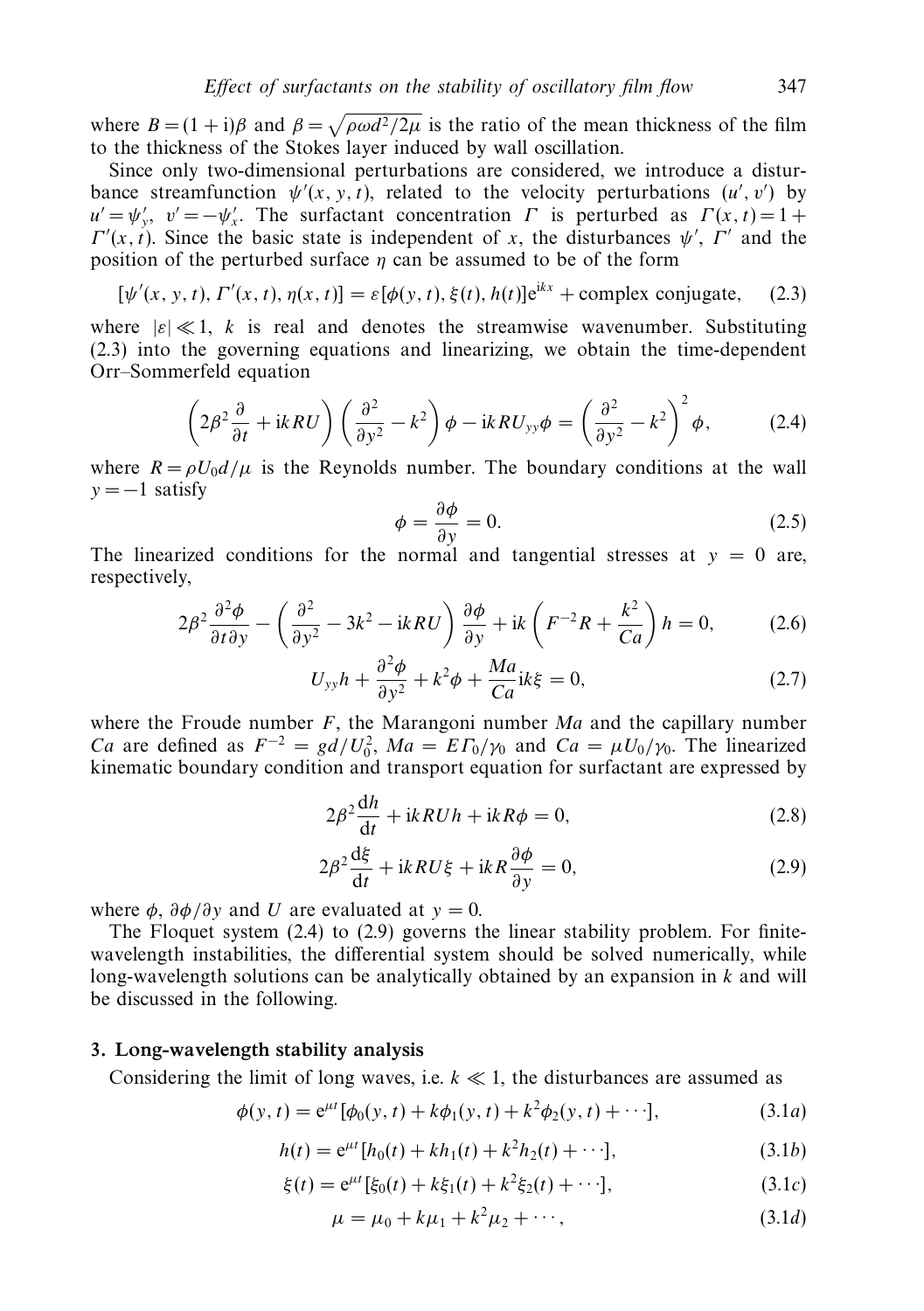in which  $\mu$  is the complex growth rate of the disturbance,  $\phi_i$ ,  $h_i$  and  $\xi_i$  ( $j = 0, 1, 2, \ldots$ ) are  $2\pi$ -periodic in time. Substituting these expansions into (2.4) to (2.9), we obtain a sequence of problems at each order of *k*. The purpose of this procedure is to find the first non-zero  $\mu_i$ , corresponding to exponential growth or decay of the disturbance.

At the leading order,  $O(1)$ , the kinematic condition and the transport equation are

$$
\frac{dh_0}{dt} + \mu_0 h_0 = 0, \qquad \frac{d\xi_0}{dt} + \mu_0 \xi_0 = 0.
$$
 (3.2)

The constraint that  $h_0$  and  $\xi_0$  are periodic in *t* leads to

$$
\mu_0 = 0
$$
,  $h_0 = \text{const}$ ,  $\xi_0 = \text{const}$ . (3.3)

Another possibility,  $\mu_0 \neq 0$  and  $h_0 = \xi_0 = 0$ , corresponds to damped Floquet modes as demonstrated in Yih (1968), and is not of interest here. Then the leading-order system for  $\phi_0$  becomes

$$
2\beta^2 \frac{\partial^3 \phi_0}{\partial t \partial y^2} = \frac{\partial^4 \phi_0}{\partial y^4},\tag{3.4}
$$

$$
\phi_0(-1, t) = \frac{\partial \phi_0}{\partial y}(-1, t) = 0, \qquad (3.5a, b)
$$

$$
\frac{\partial^3 \phi_0}{\partial y^3}(0, t) = 2\beta^2 \frac{\partial^2 \phi}{\partial t \partial y}(0, t), \quad U_{yy}(0, t)h_0 + \frac{\partial^2 \phi_0}{\partial y^2}(0, t) = 0. \tag{3.5c, d}
$$

This system admits the periodic solution

$$
\phi_0 = h_0 \text{Re}\left[\frac{1 - \cosh B(y+1)}{\cosh^2 B} e^{it}\right].\tag{3.6}
$$

The associated flow field is identical with that of Yih (1968). It is shown that the surface surfactant does not affect the velocity distribution at this order.

For the first-order approximation,  $O(k)$ ,  $(2.8)$  and  $(2.9)$  give

$$
2\beta^2 \left(\frac{dh_1}{dt} + \mu_1 h_0\right) + iRU(0, t)h_0 + iR\phi_0(0, t) = 0,
$$
\n(3.7)

$$
2\beta^2 \left(\frac{d\xi_1}{dt} + \mu_1 \xi_0\right) + iRU(0, t)\xi_0 + iR\frac{\partial \phi_0}{\partial y}(0, t) = 0.
$$
 (3.8)

Since  $\phi_0$  and  $U_0$  are time periodic with a zero average, to obtain periodic solutions *h*<sub>1</sub>(*t*) and *ξ*<sub>1</sub>(*t*), we must have

$$
\mu_1 = 0,\tag{3.9}
$$

$$
h_1 = -\frac{Rh_0}{B^2} \operatorname{Im} \left[ \frac{1}{\cosh^2 B} e^{it} \right],\tag{3.10}
$$

$$
\xi_1 = -\frac{R\xi_0}{B^2} \text{Im} \left[ \frac{1}{\cosh B} \mathbf{e}^{i t} \right] + \frac{Rh_0}{B^2} \text{Im} \left[ \frac{B \sinh B}{\cosh^2 B} \mathbf{e}^{i t} \right]. \tag{3.11}
$$

The differential system for  $\phi_1$  contains inhomogeneous terms which are products of functions having a time dependence given by  $e^{\pm it}$ . This leads to  $\phi_1(y, t) = \phi_1^{(8)}(y) +$  $\hat{\phi}_1(y)e^{2it} + \check{\phi}_1(y)e^{-2it}$  with the superscript, (S), denoting the steady part. As will be shown later, it is sufficient to solve for  $\phi_1^{(S)}(y)$  to obtain  $\mu_2$  and hence to determine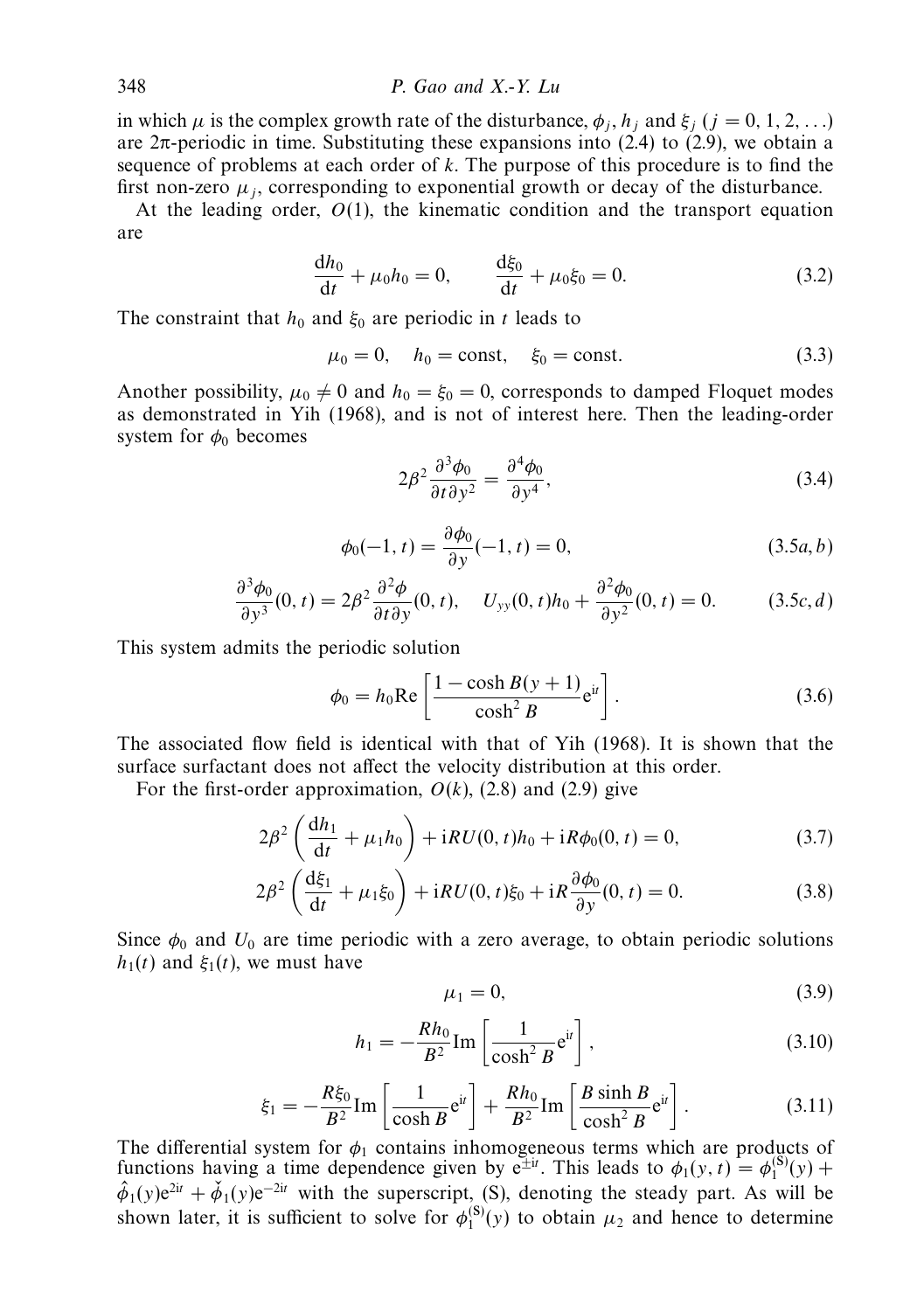the stability of the flow. The corresponding time-independent system is

$$
\frac{d^4 \phi_1^{(S)}}{dy^4} = iRh_0 \text{Re} \left[ \frac{2 \cosh By \cos B(y+1) - \cosh By}{2B^{-2} \cos^2 B \cosh B} \right],
$$
 (3.12)

$$
\phi_1^{(S)}(-1) = \frac{d\phi_1^{(S)}}{dy}(-1) = 0,
$$
\n(3.13*a*, *b*)

$$
\frac{d^3 \phi_1^{(S)}}{dy^3}(0) - iF^{-2}Rh_0 - iRh_0 \text{Re}\left[\frac{B \sin B}{2 \cos^2 B \cosh B}\right] = 0, \tag{3.13c}
$$

$$
\frac{d^2 \phi_1^{(S)}}{dy^2}(0) + iRh_0 \text{Re}\left[\frac{1}{2\cos^2 B \cosh B}\right] + \frac{Ma}{Ca}i\xi_0 = 0. \tag{3.13d}
$$

The solution to this system is represented by

$$
\phi_1^{(S)}(y) = \phi_{1c}(y) - iRh_0 \text{Re}\left[\frac{2\cosh By + \cosh By \cos B(y+1)}{4B^2 \cos^2 B \cosh B}\right],\tag{3.14a}
$$

in which  $\phi_{1c}$  is the complementary solution

$$
\phi_{1c}(y) = A_0 + A_1y + A_2y^2 + A_3y^3. \tag{3.14b}
$$

Here these four coefficients can be determined by the boundary conditions and are expressed as

$$
A_0 = -\frac{1}{3}iRF^{-2}h_0 - \frac{Ma}{2Ca}i\xi_0 + iRh_0Re\left[\frac{3\cosh B - 3B\sinh B}{4B^2\cos^2 B\cosh B}\right],
$$
  
\n
$$
A_1 = -\frac{1}{2}iRF^{-2}h_0 - \frac{Ma}{Ca}i\xi_0 - iRh_0Re\left[\frac{3\sinh B}{4B\cos^2 B\cosh B}\right],
$$
  
\n
$$
A_2 = -\frac{Ma}{2Ca}i\xi_0, \qquad A_3 = \frac{1}{6}iF^{-2}Rh_0.
$$

Further, considering the  $O(k^2)$  problem, the kinematic condition and the surfactant transport equation can be written as

$$
2\beta^2 \left(\frac{dh_2}{dt} + \mu_2 h_0\right) + iRU(0, t)h_1 + iR\phi_1(0, t) = 0,
$$
\n(3.15)

$$
2\beta^2 \left(\frac{d\xi_2}{dt} + \mu_2 \xi_0\right) + iRU(0, t)\xi_1 + iR\frac{\partial \phi_1}{\partial y}(0, t) = 0.
$$
 (3.16)

Since  $h_2(t)$  and  $\xi_2(t)$  are periodic in *t*, it follows that

$$
2\beta^2 R^{-1} \mu_2 h_0 = -i \left[ U(0, t) h_1 + \phi_1(0, t) \right]^{(S)}, \tag{3.17}
$$

$$
2\beta^2 R^{-1} \mu_2 \xi_0 = -i \left[ U(0, t)\xi_1 + \frac{\partial \bar{\phi}_1}{\partial y}(0, t) \right]^{(S)}.
$$
 (3.18)

From (2.2), (3.10), (3.11) and (3.14), we obtain

$$
[U(0, t)h_1 + \phi_1(0, t)]^{(S)} = -\frac{1}{3}iF^{-2}Rh_0 - \frac{Ma}{2Ca}i\xi_0 + iRh_0I_1,
$$
 (3.19)

$$
\[U(0, t)\xi_1 + \frac{\partial \bar{\phi}_1}{\partial y}(0, t)\]^{(S)} = -\frac{1}{2}iF^{-2}Rh_0 - \frac{Ma}{Ca}i\xi_0 + iRh_0I_2,\tag{3.20}
$$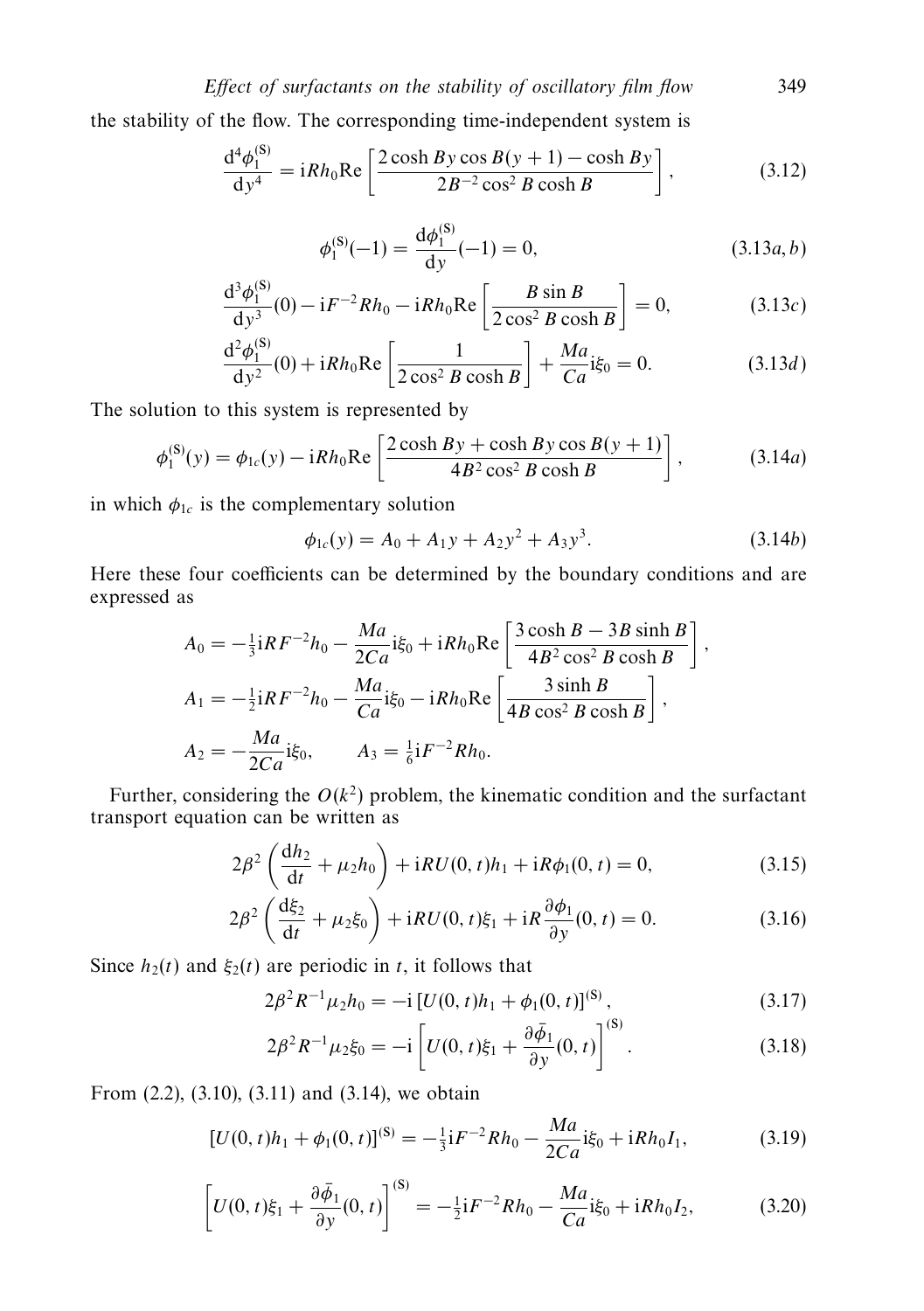in which

$$
I_1 = \text{Re}\left[\frac{3\cosh B - 3B\sinh B}{4B^2\cos^2 B\cosh B}\right], \quad I_2 = \text{Re}\left[\frac{3\sin B - 3\sinh B}{4B\cos^2 B\cosh B}\right].
$$
 (3.21)

Note that  $I_1$  and  $I_2$  only depend on *β*. Upon substituting (3.19) and (3.20) into (3.17) and (3.18), we obtain two equations related to  $\mu_2$ , which can be written in the matrix form

$$
\begin{pmatrix} I_1 - \frac{1}{3}F^{-2} & -\frac{1}{2}M \\ I_2 - \frac{1}{2}F^{-2} & -M \end{pmatrix} \begin{pmatrix} h_0 \\ \xi_0 \end{pmatrix} = \frac{2\beta^2}{R^2} \mu_2 \begin{pmatrix} h_0 \\ \xi_0 \end{pmatrix},
$$
(3.22)

where  $M = Ma/RCa$ . Obviously, (3.22) is an eigenvalue problem, with  $2\beta^2 \mu_2/R^2$ being the eigenvalue and  $[h_0, \xi_0]^T$  the eigenvector. For clarity, let  $\theta = 2\beta^2 \mu_2/R^2$ , then *θ* can be obtained by solving the quadratic equation

$$
\theta^2 + b\theta + c = 0,\tag{3.23a}
$$

where the coefficients *b* and *c* are constants and can be obtained as

$$
b = \frac{1}{3}F^{-2} + M - I_1, \qquad c = \frac{1}{12}M(F^{-2} - 12I_1 + 6I_2). \tag{3.23b}
$$

When surfactant is absent, i.e.  $M = 0$ , only (3.17) is needed, which gives

$$
\theta = I_1 - \frac{1}{3}F^{-2}.\tag{3.24}
$$

Note that 3*I*<sub>1</sub> is just a reformulation of the parameter *L* defined in Yih (1968), which has also been numerically calculated by Or (1997). Equation (3.24) is identical with the results obtained by Yih (1968) and the instability criterion for a clean surface, i.e.  $3I_1 > F^{-2}$ , is reproduced. For a general case, there exist two roots, corresponding to two Floquet modes, which are associated with the deformation of the interface and the presence of surfactant. Since  $b$  and  $c$  are real,  $(3.23a)$  has two real or conjugate complex roots, which can be expressed using the well-known formula. It is easy to find that the neutral condition corresponds to the two possibilities  $c = 0, b \ge 0$  and  $b = 0, c \ge 0$ , which combine to yield, according to (3.23*b*),

$$
F^{-2} = 3 \max (4I_1 - 2I_2, I_1 - M). \tag{3.25}
$$

Obviously, no solution exists if the right-hand side of (3.25) is negative. The flow parameters to determine the onset of the long-wavelength instability have been reduced to  $F$ ,  $M$  and  $\beta$ .

# *4. Results and discussion*

First we consider a special case in the absence of gravity, i.e.  $F^{-2} = 0$ , which may be useful in microgravity environments. This leads to the critical condition of the instability only depending on *M* and  $\beta$ . According to (3.25), the neutral conditions become max  $(4I_1 - 2I_2, I_1 - M) = 0$ . In figure 2(*a*), the neutral stability curves are plotted in the  $(\beta, M^{-1})$ -plane. For a clean surface at  $M = 0$ , the flow is unstable only for certain intervals of  $\beta$  satisfying  $I_1 > 0$ . When surfactant is introduced, these unstable intervals of  $\beta$ , corresponding to the unstable frequencies of oscillation, are narrowed and their width decreases as *M* increases, indicating a stabilizing effect of surfactant. Further increasing *M* will result in the neutral curves becoming vertical straight lines determined by  $2I_1 - I_2 = 0$ , i.e. the criterion for the onset of instability being independent of *M* and hence the surfactant elasticity. Note that, based on previous work (e.g. Or 1997), the regions marked S for stable in figure  $2(a)$  may not be entirely stable if finite-wave disturbances are considered.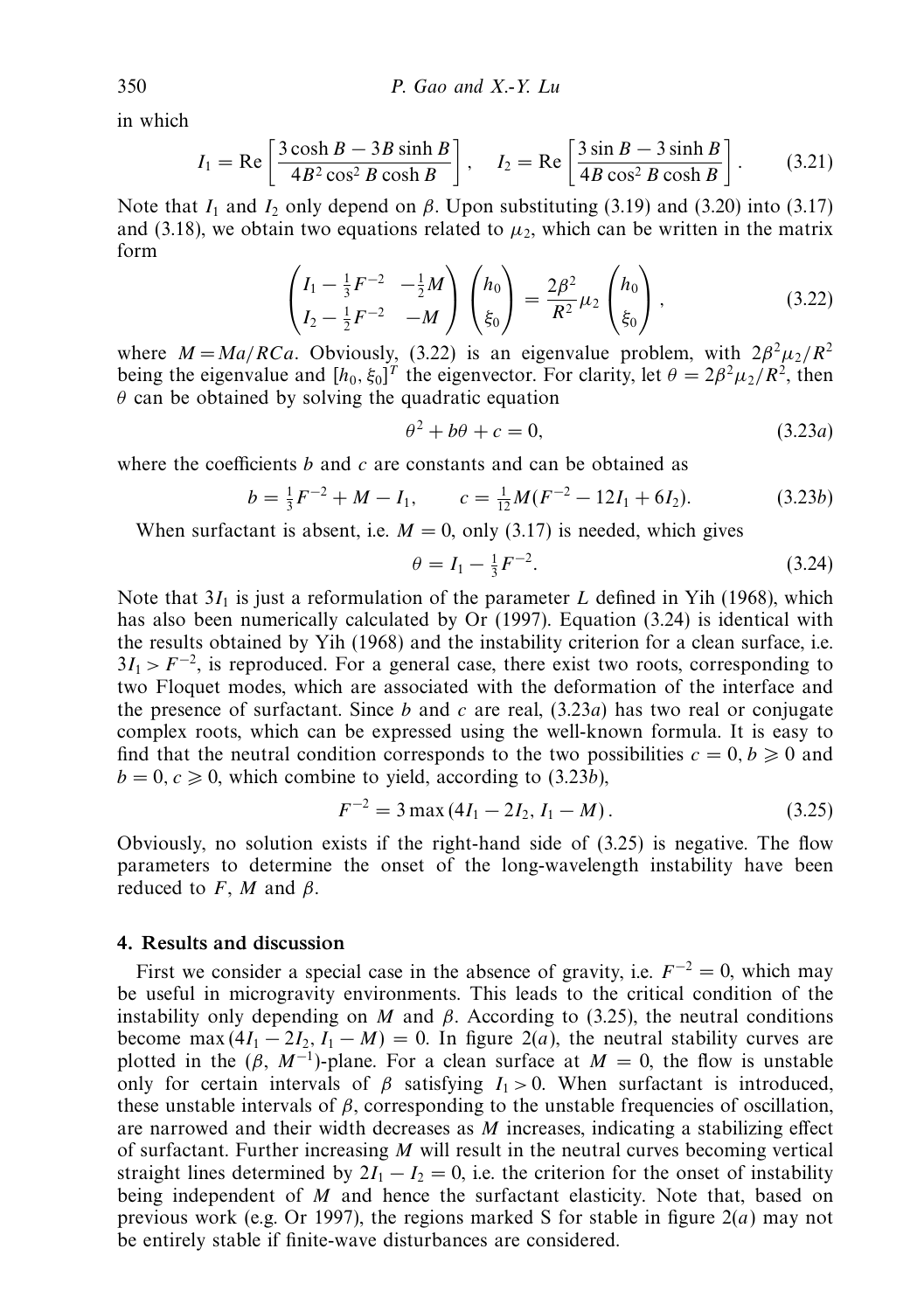

FIGURE 2. (a) Stability limits in the  $(\beta, M^{-1})$ -plane in the absence of gravity. Stable and unstable regions are denoted by S and U, respectively. (b) Variation of the real part of  $\theta$ ,  $\theta$ r, as a function of  $\beta$  for  $M^{-1} = 100$  (solid line) and  $M = 0$  (dashed line). Insets show the first mode.

To deal with the behaviour of the growth rates of the two Floquet modes, figure  $2(b)$ exhibits the real part of  $\theta$ ,  $\theta_r$ , as a function of  $\beta$  for a typical value  $M^{-1} = 100$ . The clean-surface results, described simply by  $\theta = I_1$ , are also presented for comparison. Clearly, the film flow is stabilized by surfactant since the growth rate of a contaminated surface is lower than that of a clean surface for the parameters considered here. It is also shown that both modes could be unstable. In most ranges of  $\beta$ , the Floquet exponents are real, corresponding to standing wave modes, while for  $1.92 < \beta < 2.53$ approximately they are complex, and the corresponding curves merge together. These complex eigenvalues are associated with travelling wave disturbances, one of which propagates to the right along the interface with a phase velocity of  $O(k)$  and the other one to the left. This is different from the clean-surface results, in which, according to (3.24), only standing wave solutions exist. The maximum of the eigenvalues occurs at  $\beta = 1.08$  approximately, indicating that the flow is most unstable when the Stokes layer thickness is close to the depth of the film, in accordance with Yih (1968) and Or (1997). For high frequencies, typically  $\beta > 4$ , hence  $|I_1|$ ,  $|I_2| \ll 1$ , and the eigenvalues can be approximated as  $\theta_1 \approx I_1 - \frac{1}{2}I_2$  and  $\theta_2 \approx -M + \frac{1}{2}I_2$ . The first mode, as shown in the insets in figure  $2(b)$ , results in the unstable regions bounded by the vertical curves in figure  $2(a)$ , while the second mode is always stable. Note that the growth rate of the unstable mode is exponentially small and the flow is only mildly unstable.

When the effect of gravity is involved, according to (3.25), it is convenient to plot the neutral stability curves in the  $(\beta, F)$ -plane parameterized by the value of *M*. As shown in Or (1997), the neutral curve for a clean surface is composed of several isolated openended loops. When surfactant is introduced, each loop is modified to form a family of neutral curves. Figure 3 shows the neutral curves for three families. The region underneath each curve corresponds to stable modes, i.e. long-wavelength instability disappearing in these regions. We consider the neutral curves in the first family in figure 3(a). The neutral curves for  $M > 7.64 \times 10^{-2}$  have the same shape, which is described by  $F^{-2} = 6(2I_1 - I_2)$  and denoted by a thick line, and the corresponding neutral modes are associated with standing wave perturbations. For a slight decrease of *M* (e.g.  $M = 7 \times 10^{-2}$ ), a dip occurs at the bottom of the thick curve around  $\beta = 1.1$ ; the corresponding neutral curve joins the thick curve with discontinuous slope. Then, as *M* decreases gradually, the neutral curves branch off the thick curve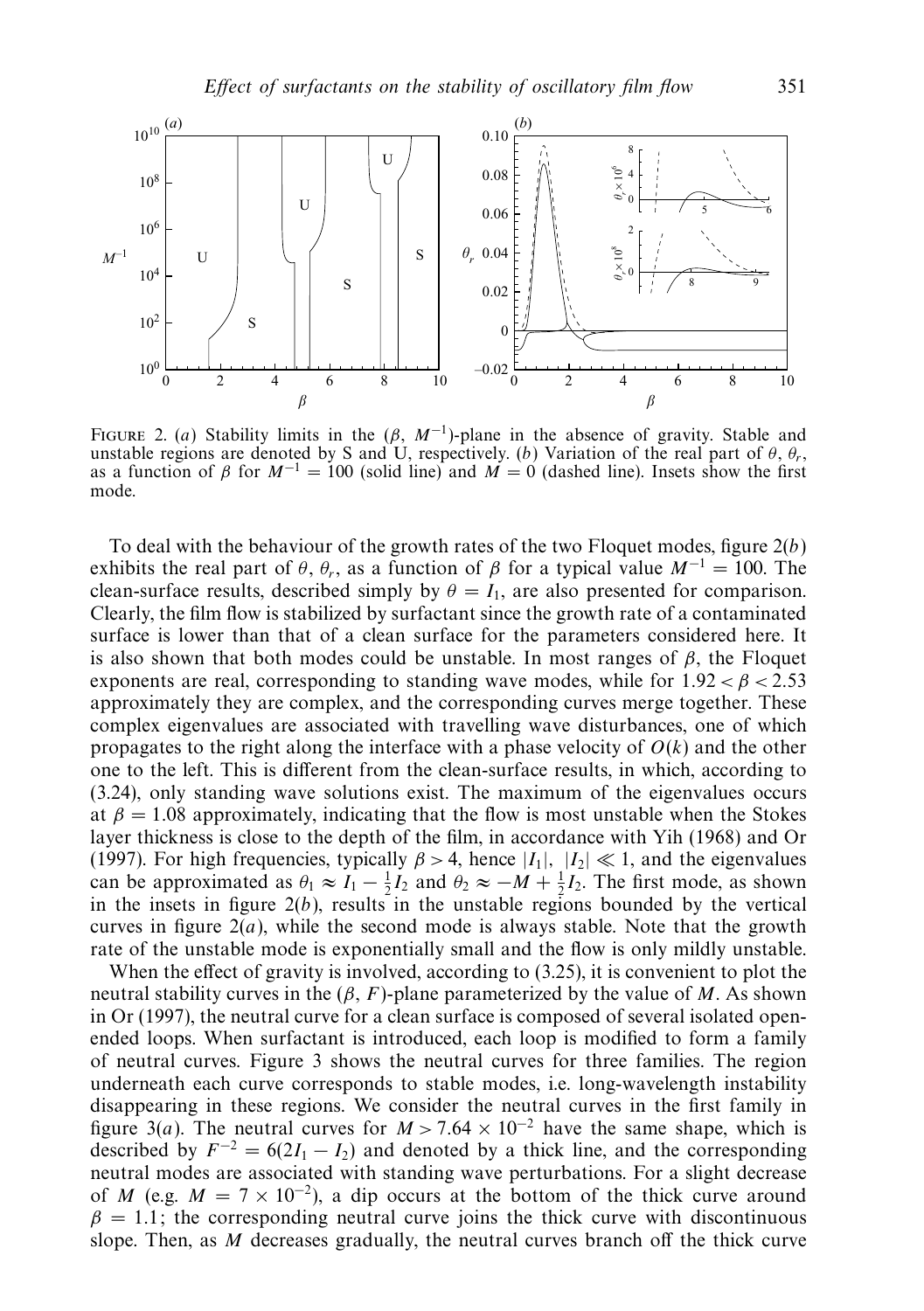

FIGURE 3. The  $(a)$  first,  $(b)$  second and  $(c)$  third family of the neutral stability curves for the long-wavelength instability in the (*β*, *F*)-plane for various values of *M* as labelled on the curves. The region above (below) each curve is unstable (stable) to long-wavelength disturbances.

and extend to a wide range of *β*. The right-hand portions of these curves correspond to travelling wave perturbations. Eventually, the neutral curve tends to the cleansurface one as  $M \to 0$  (dashed curve). Further, as shown in figure 3(b), there exist different features of the neutral curves in the second family. When  $M < 0.8857 \times 10^{-5}$ , the neutral curves do not intersect the thick loop corresponding to  $M > 2.646 \times 10^{-5}$ . When  $M > 0.8857 \times 10^{-5}$ , the neutral curves branch off the thick loop at a point which moves to the left along the loop as *M* increases until  $M = 2.570 \times 10^{-5}$ , at which the curve is divided into two loops. The left loop shrinks as *M* increases further and disappears for  $M > 2.646 \times 10^{-5}$ , while the right one (i.e. the thick line loop) remains unchanged. Similar behaviours are demonstrated for the neutral curves in the third family in figure 3(c), except for higher values of *F* and smaller values of *M*. Since the neutral curves lie in the interior of the regions bounded by the clean-surface curve, the critical Froude number is raised, and long-wavelength instability for particular frequencies is fully eliminated due to the presence of surfactant.

Previous studies for steady film flows mainly interpreted the mechanism of instability based on Marangoni forces (Frenkel & Halpern 2002; Blyth & Pozrikidis 2004b) or disturbance vorticity (Hinch 1984; Kelly et al. 1989; Charru & Hinch 2000; Wei 2005b). As indicated by Wei (2005b), only considering the effects of Marangoni forces may result in an inconsistent interpretation, while the viewpoint of vorticity is only appropriate when inertial effects are small, which is not the case in the present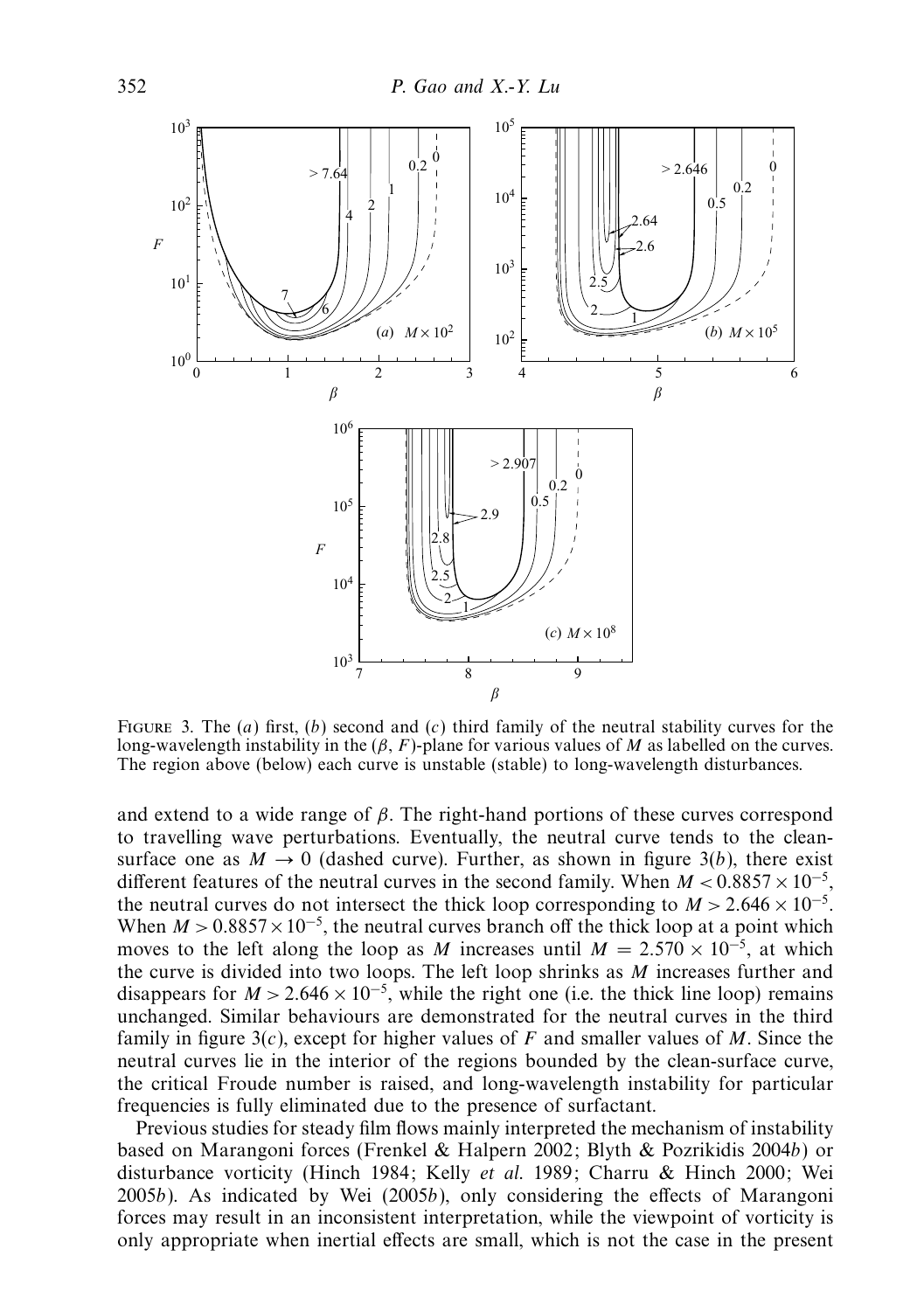

FIGURE 4. Sketch for the instability mechanism: (a) positive  $Q-\eta$  phase difference suppresses the interfacial deflection. The large arrow represents the downward motion of the crest. (b) Positive *u*–*Γ* phase difference smooths the surfactant distribution. The surfactant concentration *Γ* is denoted by the width of the grey area and the large arrows represent the decrease of the surfactant concentration.

study. The instability of oscillatory film flow can be straightforwardly explained by considering the effects of the disturbance flow field. First, the disturbance velocity causes a spatially distributed mass flow rate, related to the disturbance streamfunction,

$$
Q(x,t) = \int_{-1}^{\eta} u \, dy = \int_{-1}^{0} U(y,t) \, dy + \psi'(x,0,t) + U(0,t)\eta + O(\varepsilon^2), \tag{4.1}
$$

which may induce the growth of the interface. Second, the surface velocity

$$
u(x, \eta, t) = U(0, t) + u'(x, 0, t) + O(\varepsilon^2)
$$
\n(4.2)

rearranges the distribution and causes local convergence of surfactant. The stability of the flow system depends on the phase difference of the mass flow rate relative to the interface as well as that between the interfacial velocity and the surfactant concentration. As shown in figure  $4(a)$ , for a control volume enclosed by the vertical lines and the interface, the net flow rate is negative since the flow entering the volume,  $Q_{IN}$ , is less than that leaving it,  $Q_{OUT}$ , resulting in the decay of the interfacial deformation. Thus, we can interpret that positive (negative)  $Q_{\text{--}\eta}$  phase difference, defined in the interval  $[-\pi, \pi]$ , is associated with a stable (unstable) flow. A similar result can be obtained from the relation between the *u*–*Γ* phase difference and the stability, as shown in figure  $4(b)$ . Since we are concerned with the mean growth of the flow, only the steady part of the disturbance flow, which determines the phase difference, is relevant to the stability. The flow rate perturbation as well as the interfacial velocity perturbation are induced by gravity, the Marangoni traction, the flow due to inertia and the advective effects of the basic flow. It is clearly indicated from (3.19) and (3.20) that the flow rate due to gravity leads  $\eta$  by a phase  $\pi/2$ , indicating that gravity always plays a stabilizing role. Inertial effects together with the advective effects of the basic flow are destabilizing (stabilizing) when  $I_1$  is positive (negative), corresponding to the phase difference  $-\pi/2$  ( $\pi/2$ ). The effects of Marangoni flow are determined by the argument of  $i\xi_0/h_0$ , which is always positive at the critical conditions based on our extensive calculations, indicating a stabilizing effect of surfactant.

Finally, we emphasize that the instability in the present problem is due to the interfacial deformation and the presence of surfactant, instead of the classical shear modes associated with the basic velocity profile. For sufficiently high frequencies, however, the shear modes may dominate the stability, and the stability characteristics should tend to those of plane Stokes layers. The relevant critical Reynolds number based on the thickness of flat Stokes layers has been studied by Blennerhassett  $\&$ Bassom (2002) and Gao & Lu (2006).